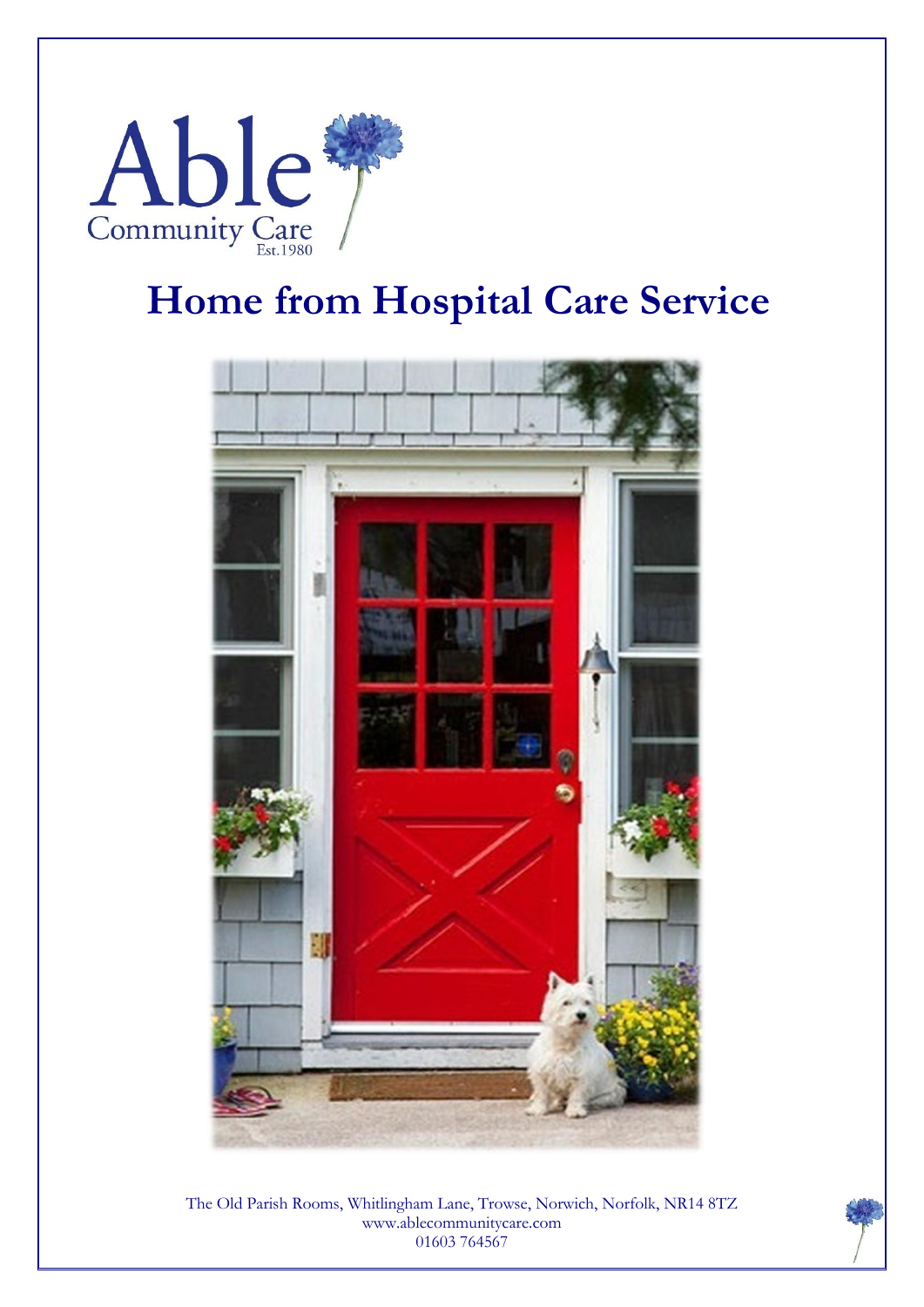## **Our Home from Hospital Care Service**

On being told we can be discharged from hospital, our first reaction is one of relief and happiness, we can go home. This may be followed by concern as to how our homecoming over the first few weeks will work out.



For many decades convalescent homes provided the 'in between' care enabling patients to go home with the independence needed to resume their lives. This transition period between hospital and home would build up independence, aided recuperation and would enable care staff to monitor that all was well thereby enabling the 'patient', after one or two weeks, to return home safely and confidently.

Able Community Care can provide convalescent care at home via our Home from Hospital Care Service. Upon discharge we can provide a Live-in Carer service which will support a person's recovery and rehabilitation. Convalescent care offered at a time when we are leaving hospital, perhaps after an orthopaedic procedure, can enable us to make a quicker and safer recovery in the place where we are most happy, our own home.

Able Community Care's Home from Hospital Service offers a Live-in Carer to help with domestic tasks, offer assistance with personal care and offers you and your family the security of knowing that help is at hand twenty four hours a day until you are well enough to manage on your own.

Able Community Care is an Introductory Service and our carers are self-employed. Able Community Care personally undertakes rigorous reference checks, interviews and all carers have current DBS checks and Public Liability Insurance.

This service is booked in advance and is available nationwide



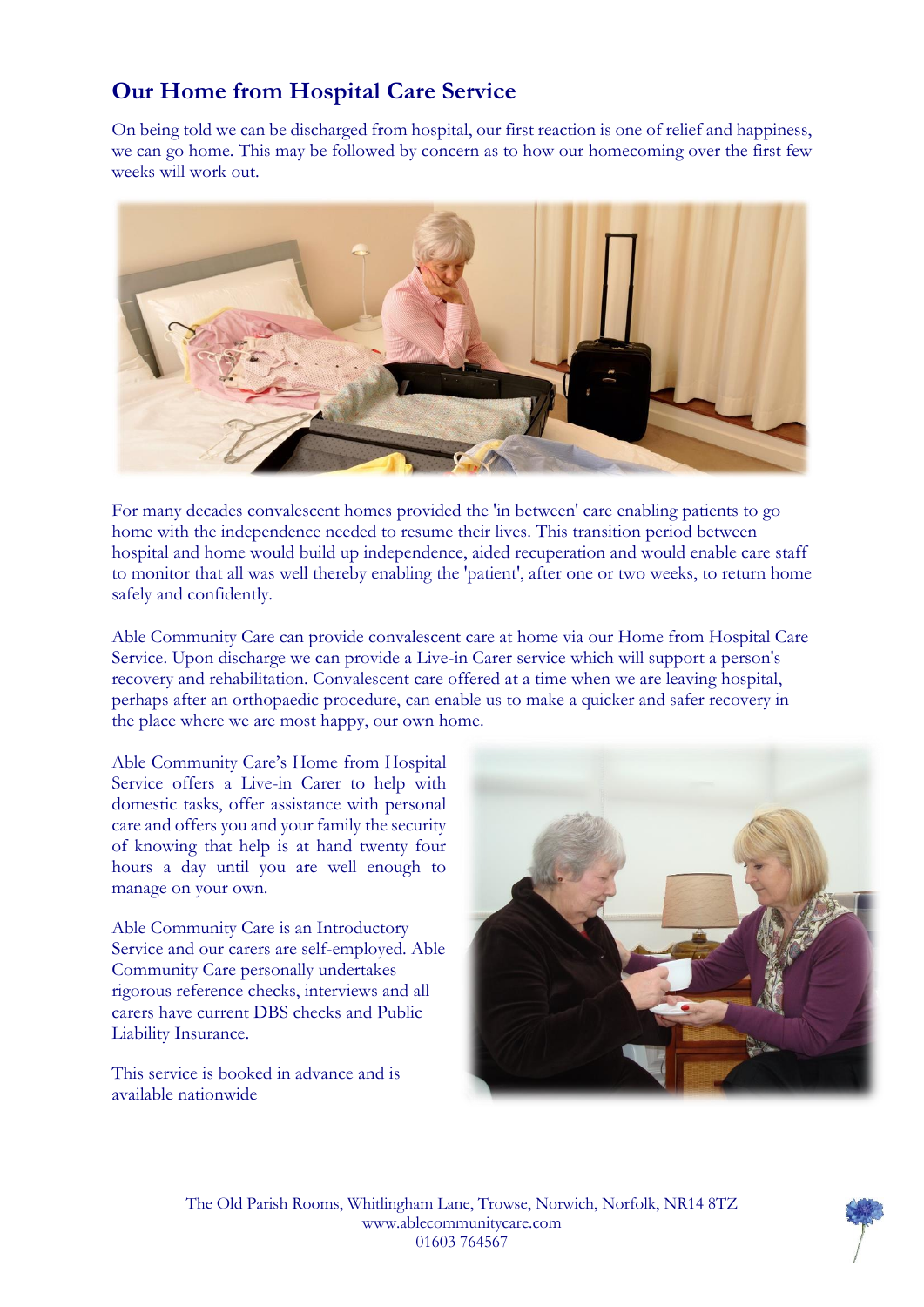### **How to Access our Care Service**

After an initial contact with us, we will answer any questions you may have. We now ask you to complete the enclosed client form. This enables us to start to build a picture of your need and requirements.

Once we have confirmed we can meet your needs, an Offer of Care Letter is sent to you or your advocate with full costs and a breakdown.

Unlike other care agencies, we do not agree to undertake a care package without first establishing that we are the right agency for you.

If you wish to go ahead, we will require a start date and a copy of our Terms and Conditions signed and returned. You will be introduced to your individual Care Manager and we will endeavour to find you the 'right match' of carer.

We welcome and encourage regular feedback from clients and their families on a carers suitability and compatibility.

#### **Reliability and Out of Hours Assistance**

Our care promise is continuous care. We have 100% reliability 365 days a year.

In the case of an emergency, our Care Managers can be contacted 24 hours a day to respond to any problems with your care package.

### **Why Able Community Care?**

Able Community Care is experienced in providing care to people from late teens to centenarians. We understand the needs of people with conditions such as Alzheimer's, Parkinson's disease, MS, spinal injuries, stroke recovery, acquired head injuries and Cerebral Palsy, for example.

Your Care Manager will liaise with you at every step, via telephone, e-mail, by post or a home visit if requested.

For every carer booking we will send you an advice letter in advance. This features a photograph and an up to date profile of your carer. Your carer will then telephone you to introduce themselves and to discuss any concerns you may have.

Able Community Care is backed by lawyers with in-depth knowledge of domiciliary care. This, added to our several decades experience in the care sector, enables us to meet the needs of a continuously changing industry.



**The Home of Able Community Care**

The Old Parish Rooms, Whitlingham Lane, Trowse, Norwich, Norfolk, NR14 8TZ www.ablecommunitycare.com 01603 764567